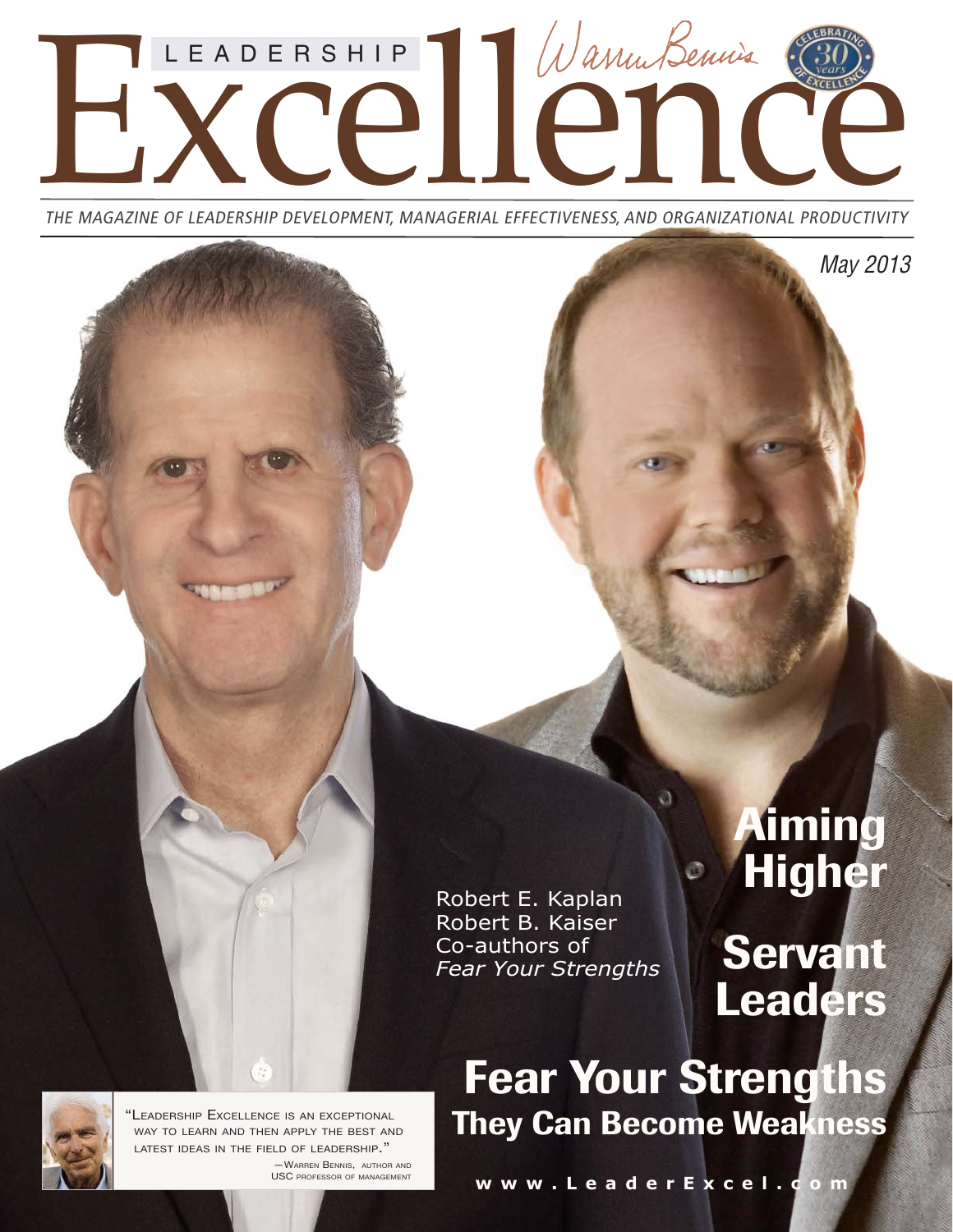# THE MAGAZINE OF LEADERSHIP DEVELOPMENT, MANAGERIAL EFFECTIVENESS, AND ORGANIZATIONAL PRODUCTIVIT<br>OL. 30 NO. 5 THE GLOBAL LEADERSHIP DEVELOPMENT RESOURCE

*THE MAGAZINE OF LEADERSHIP DEVELOPMENT, MANAGERIAL EFFECTIVENESS, AND ORGANIZATIONAL PRODUCTIVITY* VOL. 30 NO. 5 THE GLOBAL LEADERSHIP DEVELOPMENT RESOURCE MAY 2013

## *Thunder and Dust*

*The personality of each horse is clear: the strong second-in-command just behind the leader, jockeying for position; the skittish chestnut; and the haughty grays. Considered individually, the horses are magnificent; as a herd in motion, they are breathtaking.*

### **WARREN BENNIS**

*Authenticity* Closeness to the source. . . 3

### **RICHARD BRANSON**

*Mentoree See, Do* Lead by your example . . .4

**CHIP R. BELL** *Great Leaders* They're great mentors, like my father was for me. . . . 5

### **JIM COLLINS AND MORTEN T. HANSEN**

*Manage Through Chaos* You need the focus of a daily 20-mile march. . . . . . 6

### **ELIZABETH HAAS EDERSHEIM**

*Effective Leaders* They always lead sustainable enterprises . . .7 **JUDITH E. GLASER** *Build TRUST* You can best do it through your conversations. . . . . . 8

**TOM PETERS** *Standard of Excellence* It's one thing to gain, other to sustain excellence. . . . . 9

**MARK GOULSTON** *Daring to Care* Build and sustain a heart-felt enterprise. . . . . 9

**BARBARA KELLERMAN** *Meeting in the Middle* Cultivate both male and female qualities. . . . . . . .10

**GARY HAMEL** *Aiming Higher* What is your compelling dream or aspiration?. . . .11 **MARGARET WHEATLEY** *Servant Leaders* They are leaders who create a desired future. . .12

**JACK AND SUZY WELCH** *Six Deadly Sins* Avoid these, and develop positive qualities. . . . . . . 13

### **GREGG THOMPSON**

*Three Conversations* Every leader needs to engage often in these. . . .14

**CHRIS TRIMBLE** *It Takes a Team* Innovation isn't just about one individual. . . . . . . . .15

**JACKIE AND KEVIN FREIBERG** *Innovation Vertigo* Address uncertainty . . . . 15 **DAVE ULRICH AND NORM SMALLWOOD** *Why, What, How* Address the questions. . .16

**STEVE KRUPP AND SAMANTHA HOWLAND** *Strategic Leadership*. . .17

**ROBERT E. KAPLAN AND ROBERT B. KAISER** *What Is Lost in Finding Your Strengths . . . .* . .17

**JEFF IMMELT** *We're All In* . . . . . . . . .18

**JACK ZENGER** *Change Your Spots*. . .19

**STEVEN BERGLAS** *Leadership Potential* Show some humility. . . .20